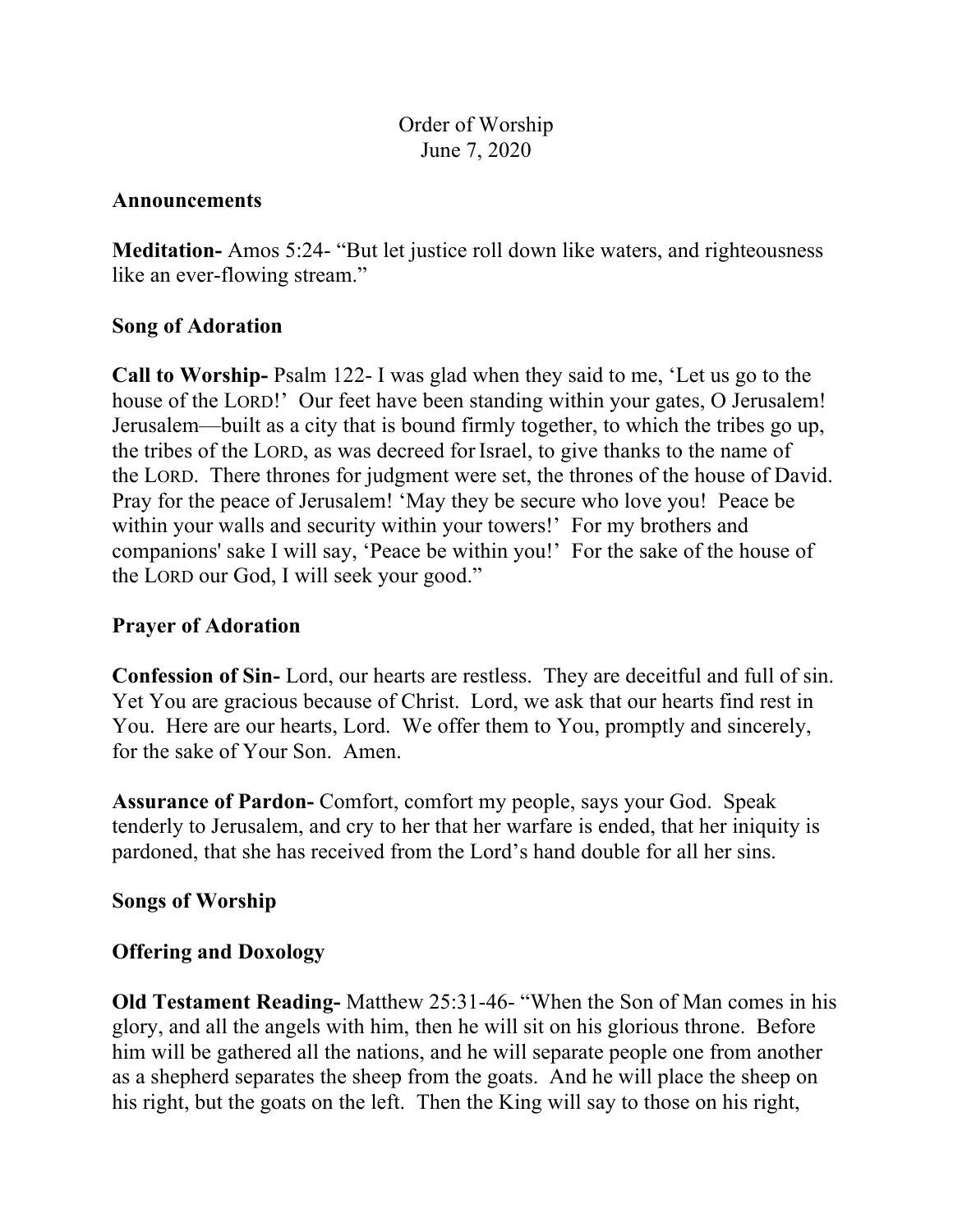'Come, you who are blessed by my Father, inherit the kingdom prepared for you from the foundation of the world. For I was hungry and you gave me food, I was thirsty and you gave me drink, I was a stranger and you welcomed me, I was naked and you clothed me, I was sick and you visited me, I was in prison and you came to me.' Then the righteous will answer him, saying, 'Lord, when did we see you hungry and feed you, or thirsty and give you drink? And when did we see you a stranger and welcome you, or naked and clothe you? And when did we see you sick or in prison and visit you?' And the King will answer them, 'Truly, I say to you, as you did it to one of the least of these my brothers, you did it to me.' Then he will say to those on his left, 'Depart from me, you cursed, into the eternal fire prepared for the devil and his angels. For I was hungry and you gave me no food, I was thirsty and you gave me no drink, I was a stranger and you did not welcome me, naked and you did not clothe me, sick and in prison and you did not visit me.' Then they also will answer, saying, 'Lord, when did we see you hungry or thirsty or a stranger or naked or sick or in prison, and did not minister to you?' Then he will answer them, saying, 'Truly, I say to you, as you did not do it to one of the least of these, you did not do it to me.' And these will go away into eternal punishment, but the righteous into eternal life."

#### **Song of Preparation**

#### **Sermon-** "Justice"

**Sermon Text-** Isaiah 58- "Cry aloud; do not hold back; lift up your voice like a trumpet; declare to my people their transgression, to the house of Jacob their sins. Yet they seek me daily and delight to know my ways, as if they were a nation that did righteousness and did not forsake the judgment of their God; they ask of me righteous judgments; they delight to draw near to God. 'Why have we fasted, and you see it not? Why have we humbled ourselves, and you take no knowledge of it? Behold, in the day of your fast you seek your own pleasure, and oppress all your workers. Behold, you fast only to quarrel and to fight and to hit with a wicked fist. Fasting like yours this day will not make your voice to be heard on high. Is such the fast that I choose, a day for a person to humble himself? Is it to bow down his head like a reed, and to spread sackcloth and ashes under him? Will you call this a fast, and a day acceptable to the LORD? Is not this the fast that I choose: to loose the bonds of wickedness, to undo the straps of the yoke, to let the oppressed go free, and to break every yoke? Is it not to share your bread with the hungry and bring the homeless poor into your house; when you see the naked, to cover him, and not to hide yourself from your own flesh? Then shall your light break forth